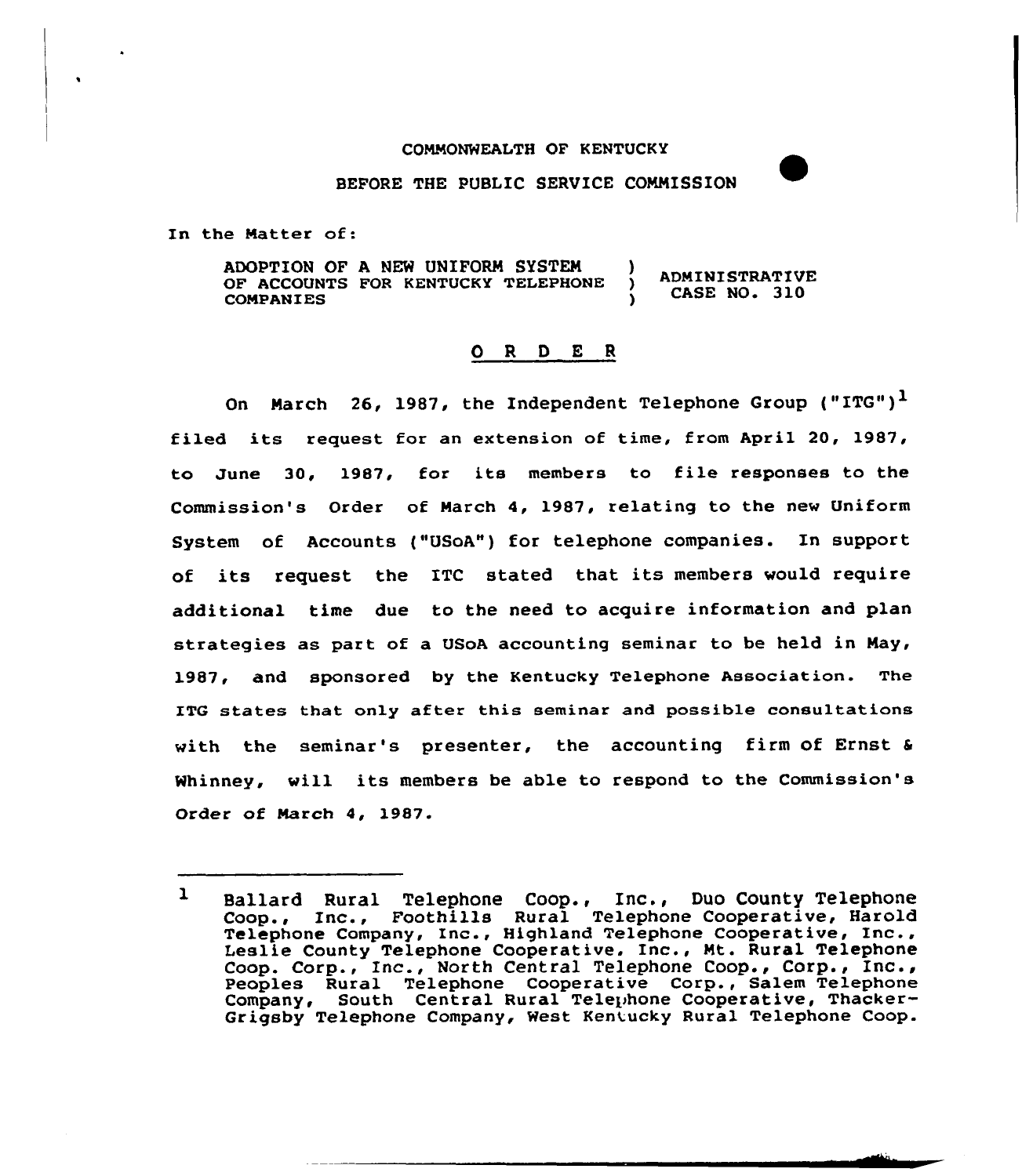As stated in the motion, the Commission and its staff are aware of the scheduled USoA accounting seminar to be presented by Ernst s Whinney. However, the Commission did not foresee the ITQ's great degree of dependence on the seminar and its presenter for preparing responses to the Commission's Order of Narch 4, 19&7. While the Commission expects the seminar to provide valuable information to members of the ITG, and members of the Commission staff, the Commission would also expect that members of the ITG have performed or are capable of performing preliminary analyses of the effects and/or results of implementing a new USoA.

Hopefully, in the 10 months since the issuance of the Part 32 USoA, the ITG's members have begun to become acquainted with the changes it will cause. Furthermore, the Commission is concerned that any delay in this proceeding may impair its scheduled completion prior to January 1, 1988. Therefore, the Commission is of the opinion that the requested extension should be denied. The Commission advises the ITC that its members should attempt to provide the complete responses to as many of the requests as possible; hovever, in instances where a complete response is entirely dependent upon information to be obtained at the USoA seminar partial or preliminary responses will be acceptable.

Therefore, having considered the motion and being advised, the Commission HEREBY ORDERS that the ITG's motion be and it hereby is denied; and the ITG's members are required to comply with the Commission's Order of March 4, 1987, to the fullest extent possible.

$$
-2-
$$